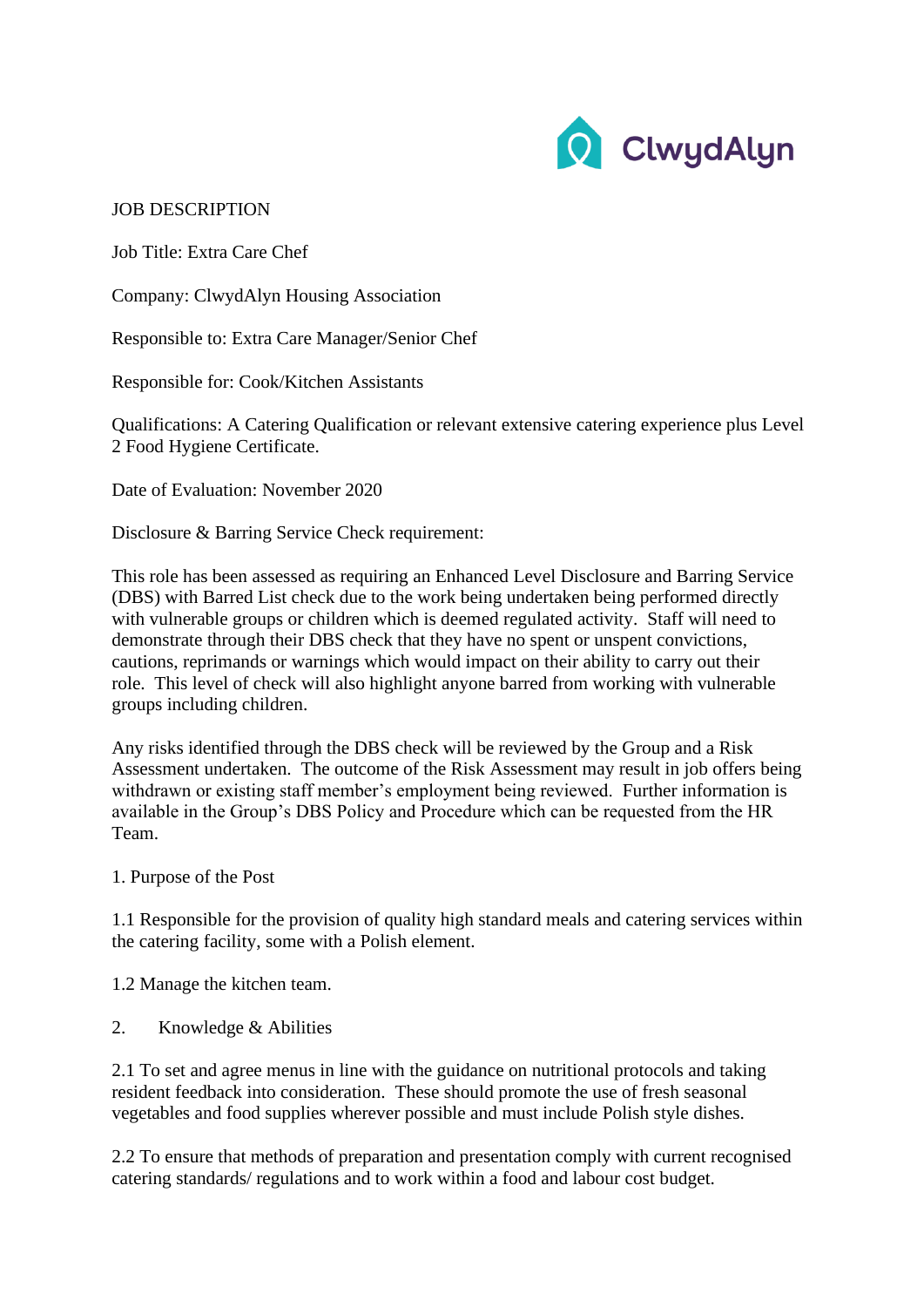2.3 Has sufficient knowledge of special diets and food preparation with either specific knowledge of Polish food, willingness to learn Polish food options and the ability to follow Polish recipes accurately.

2.4 Ability to ensure the restaurant is attractive and welcoming and that all areas are always left clean and tidy. Maintains all work areas and equipment in a clean, orderly, and safe condition.

2.5 Ability to ensure that food supplies are received in good condition and stored correctly. All documentation required to meet HACCAP/Safer Food Better Business is recorded and retained for inspection as outlined in the schemes policy and procedures.

2.6 The ability to carry out risk assessment using local policy i.e. Near Misses and Accident recording at the scheme.

2.7 Ability to accurately use online systems for ordering, stock control and budgeting purposes.

3. Managing Others

3.1 To be responsible for implementing kitchen staff rotas, allocation of leave and recording of information including communicating with the Scheme Manager/Extra Care Senior Chef to ensure adequate staffing levels at all times.

3.2 To ensure that all members of staff and visitors adhere to the statutory regulations pertaining to the safety & hygiene operations of the kitchen and ancillary areas.

3.3 To ensure all staff are aware of matters affecting their work. To be responsible for planning of staff training to improve staff performance or develop them further.

3.4 Directs the kitchen team as necessary and will evaluate their performance.

4. Working with Others

4.1 At times work alongside other members of staff to ensure that the tenants needs are met.

4.2 Liaise with the Extra Care Senior Chef or Scheme Manager for any issues affecting kitchen premises and equipment.

5. Problem Solving / Decision Making / Innovation

5.1 To plan / prepare / cook nutritious and attractive meals in accordance with the menus and taking account of the Polish heritage and seasonality, all within the schemes budget.

5.2 Ability to respond positively to resident requests or complaints about the food and take remedial action if necessary.

6. Use of Technology

6.1 Ensure that equipment and utensils are in proper and safe operating condition.